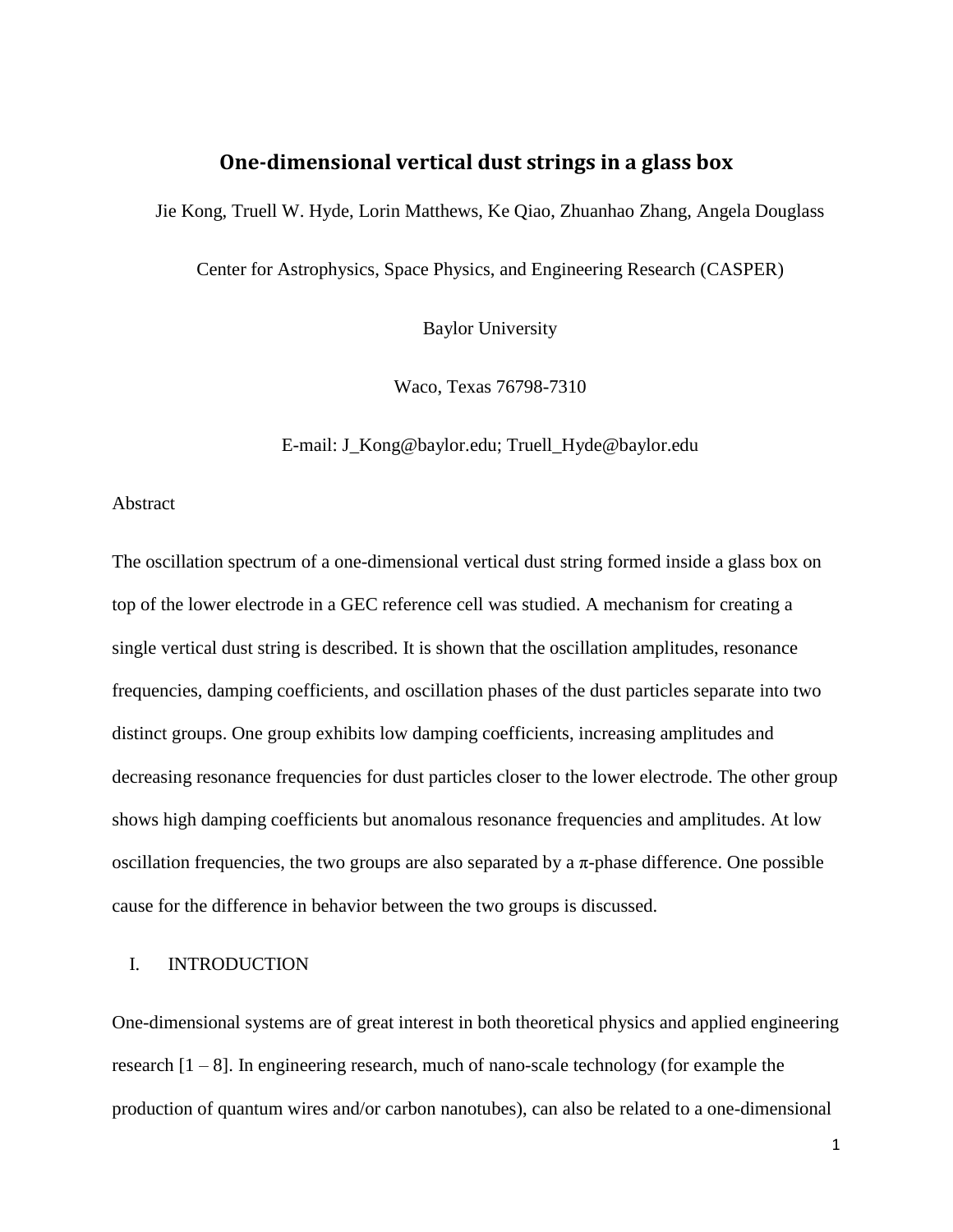system. Dusty plasmas provide a controllable environment that can easily be used to simulate such systems. For example, low dimensional transport and transition phenomena (e.g., thermal conductivity, wave propagation, and phase transitions) are all easily produced and controlled within a dusty plasma environment due to its rapid response time as compared to a colloidal system and the fact that a dusty plasma can be easily imaged, unlike atomic systems.

Theoretically, one-dimensional dust strings have been investigated by many authors  $[9 - 13]$ . However, to date, controllable one-dimensional dust strings have not been extensively examined experimentally due to the difficulty of forming them in a complex plasma, especially in the vertical direction [14]. In this paper, a technique is provided for generating a one-dimensional vertical dust string at the center of a glass box placed on the lower electrode of a GEC rf reference cell [15]. Once in place, this one-dimensional string is levitated in the plasma sheath above the lower electrode and its oscillation spectra examined through modulation of an external DC bias applied to the lower electrode.

## II. EXPERIMENT AND RESULTS

#### *Overview of the experiment*

The experiment described in this work was conducted within a modified Gaseous Electronics Conference (GEC) rf reference cell located in the CASPER lab at Baylor University [16]. The CASPER GEC rf cell produces a capacitively coupled rf discharge formed between two parallelplate electrodes in Argon gas. The lower electrode is 8 cm in diameter, air-cooled and separated from the upper electrode by 3 cm, and is powered by an rf signal generator. The upper electrode is grounded, as is the chamber. Melamine formaldehyde dust particles,  $8.89 \pm 0.09$  µm in diameter, are introduced into the plasma via shakers mounted above the hollow upper electrode.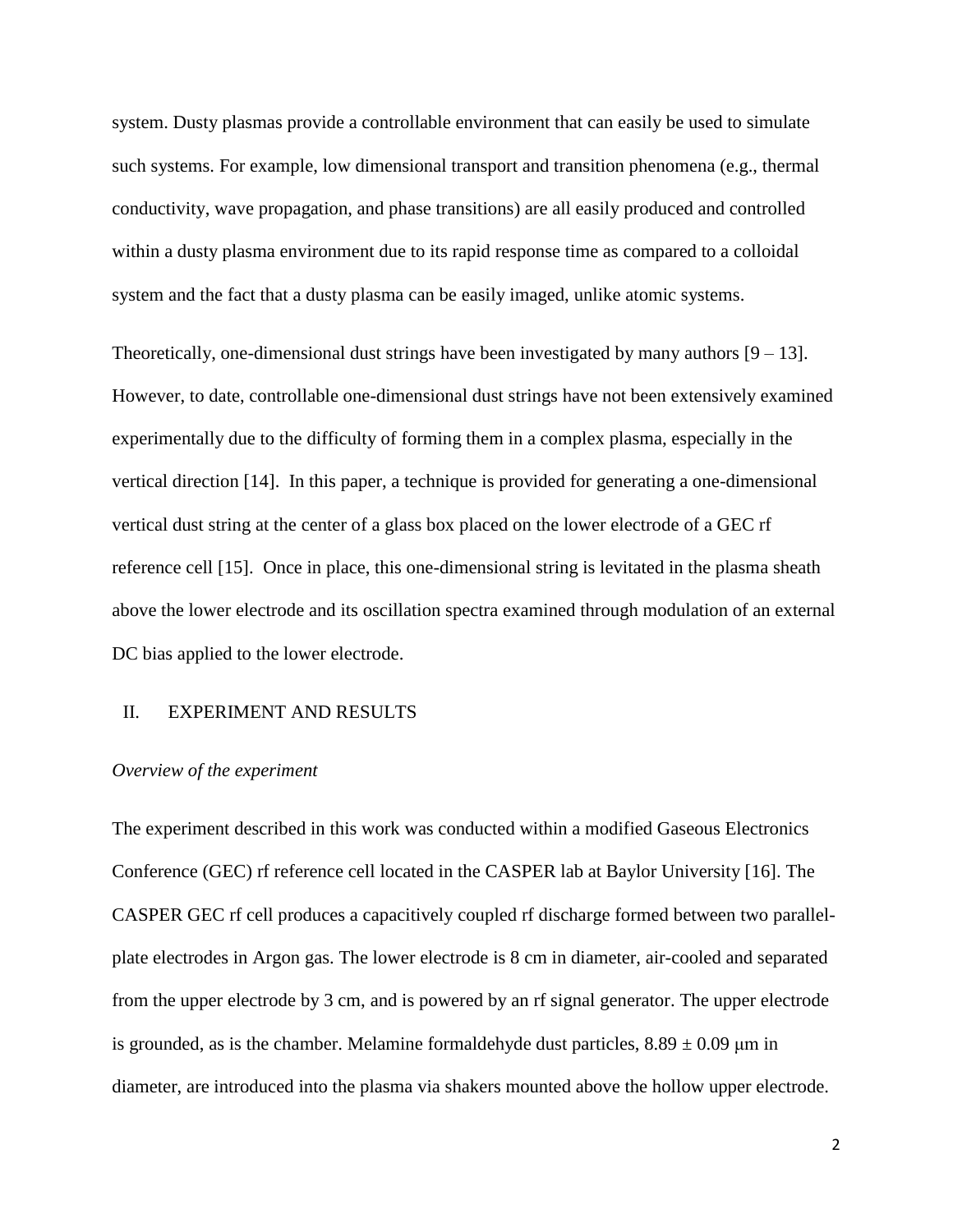As particles fall through the plasma, they acquire a negative charge, attaining equilibrium within the sheath region above the lower electrode. For this experiment, horizontal confinement of the dust is produced employing an open-ended square glass box of height  $H = 12$  mm, side length L  $= 10.5$  mm, and wall thickness of 2 mm (Figure 1). These glass box dimensions are in general smaller than those used in most other recent experiments  $[17 - 19]$ .



Figure 1. (Color online) (a) Schematic of the experimental setup. (b) The open-ended square glass box used in the experiment described in the text.

To form a single vertical dust string, the rf power was initially established at 5 W, at a gas pressure of 150 mTorr. Under the parameters described, dust particles introduced into the system first formed a turbulent cloud close to the upper edge of the box. Slowly lowering the rf power to approximately 3.6 W caused this turbulent dust cloud to pass through a filamentary state [20] before forming a single long vertical string located at the center of the glass box (Figure 2). The total number of particles within this one-dimensional string was always between 10 and 20. Upon examination, it was determined that the transition from a turbulent state to a 1D vertical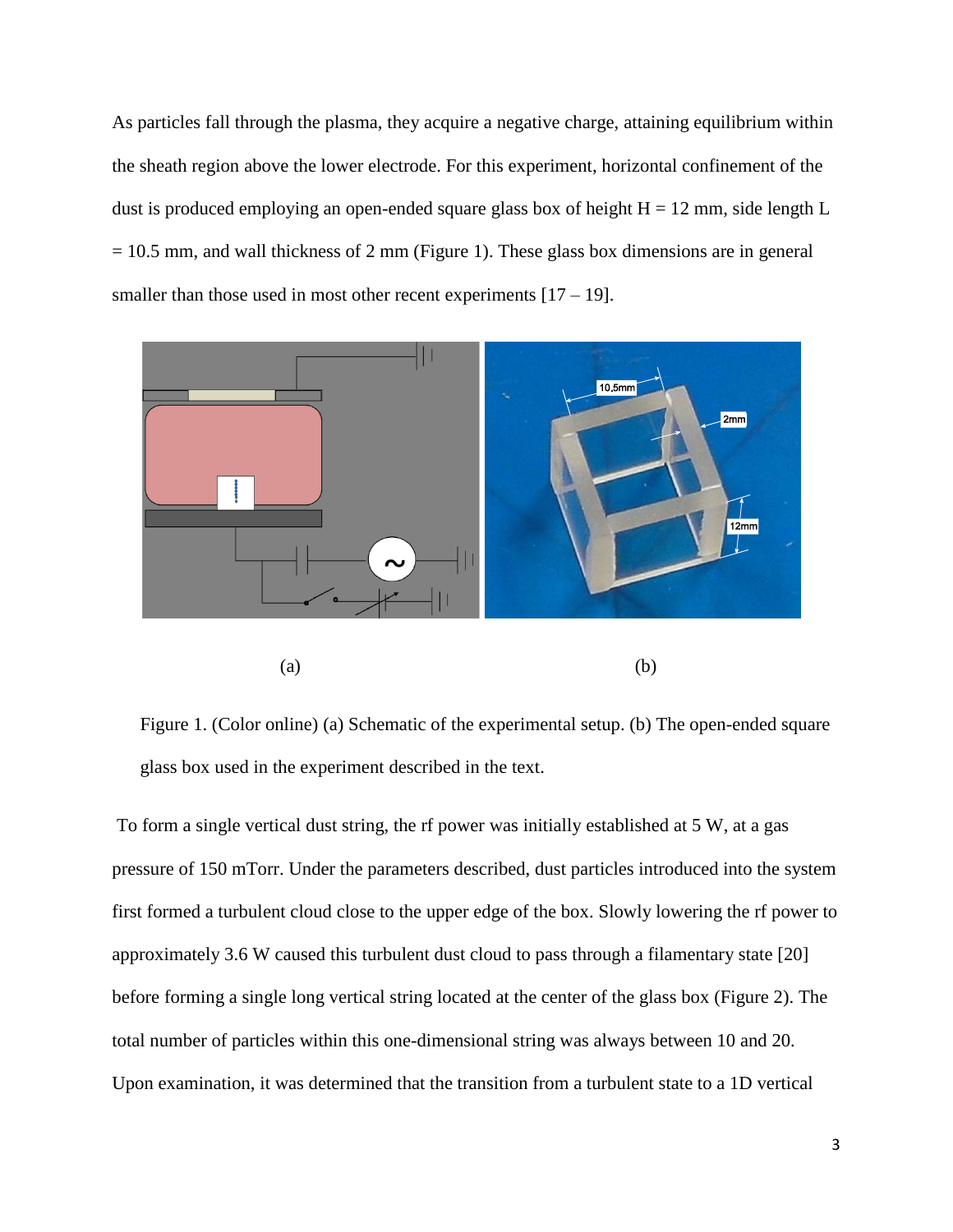string was reversible: returning the rf power to its original value caused the 1D string to transition back through the filamentary state to the turbulent state. Finally, continually lowering the rf power caused the dust particles to fall to the lower electrode, starting with particles closest to the electrode.



(a)  $(b)$  (c)

Figure 2. Transition from filamentary state to a single vertical string by varying the rf power. In the figure above, the rf power decreases from (a) to (c).

*Interaction of the glass box with the one-dimensional dust string*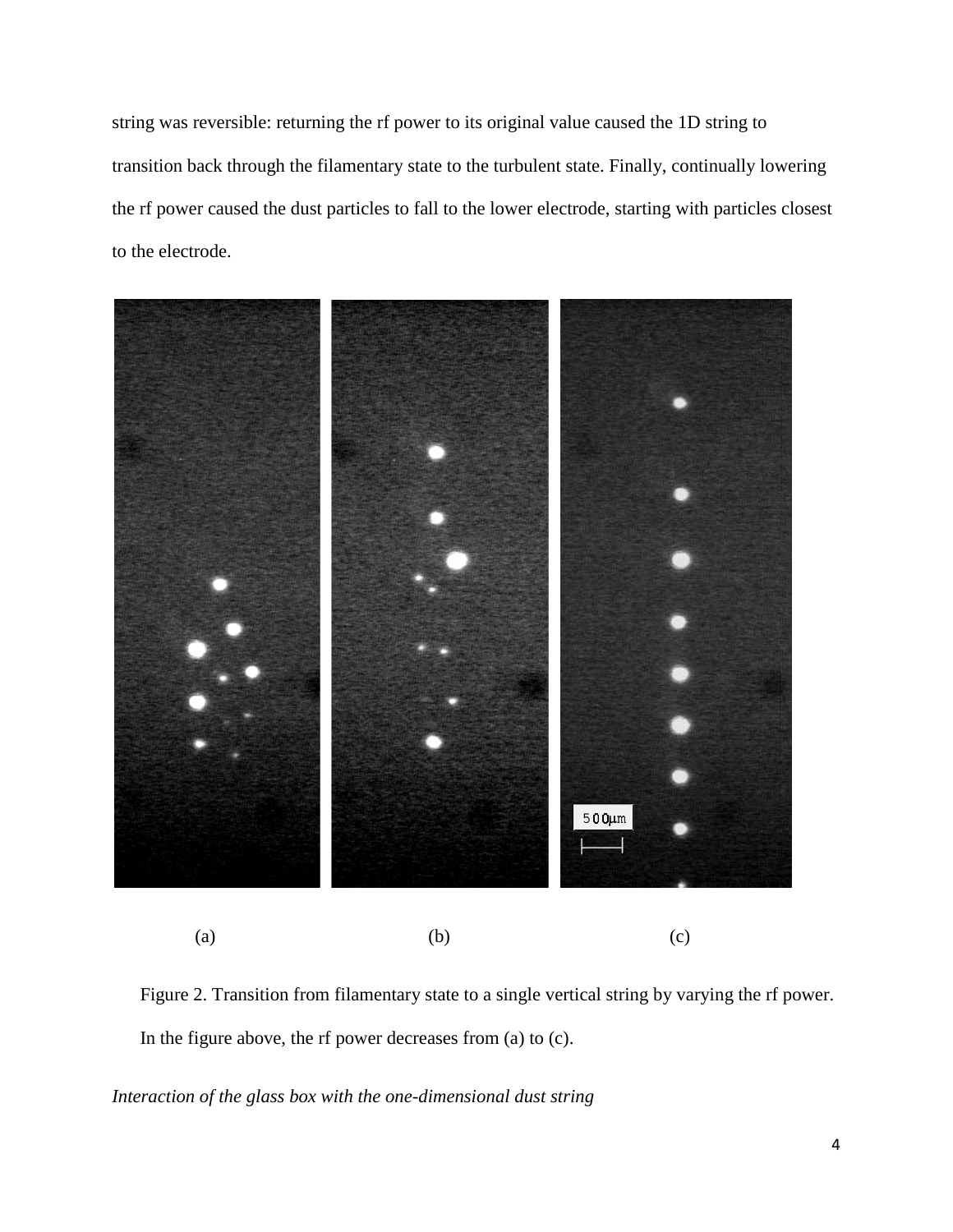As mentioned above, lowering the rf power causes a dust particle structural transition from 3D to 1D but only when the particles are confined in a glass box, indicating that the horizontal confinement increases as the rf power decreases. This can best be explained by the fact that lowering the rf power decreases the ionization rate, increasing the screening length. Since in this case horizontal confinement is due to the surface charge on the glass box [21], the Yukawa force exerted on the dust particles by each of the glass panes increases as the screening length increases, increasing the overall horizontal confinement. Due to symmetry, this results in the overall horizontal confinement canceling at the center of the box, creating an ideal environment for one-dimensional vertical string formation.

## *Oscillation of one-dimensional dust strings*

Using the technique described above, one-dimensional vertical strings consisting of eight, six, four, and two particles were assembled within the box. Once stable, they were perturbed employing a low frequency  $(1 - 20 \text{ Hz})$  sine wave produced by an Agilent 33120A waveform generator which provided a modulated DC bias to the lower electrode. The resulting resonance spectra were examined and then compared to that found for a single, isolated particle. Strings with eight or fewer particles were used in this experiment in order to maximize overall system stability; at the same time, input modulation amplitudes were attenuated in order to avoid nonlinear dust particle oscillations. Particles were illuminated using a vertically fanned laser sheet and system data were captured employing a side-mounted CCD camera running at 60 frames per second.

#### *Experimental results*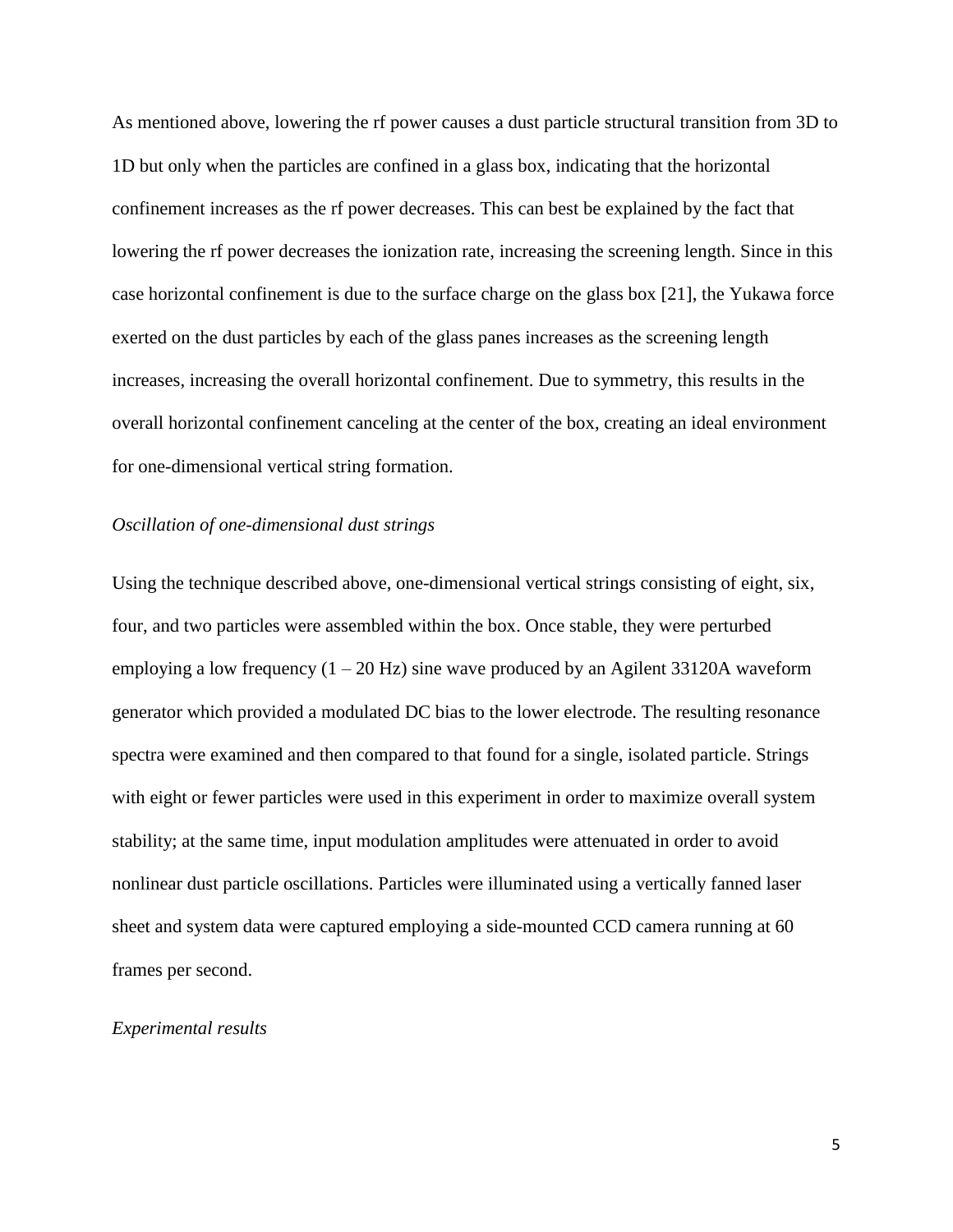Throughout this paper, particles are numbered P1 through P8, with P1 being the particle farthest away from the lower electrode (i.e., the particle at the top of the string). Representative oscillation spectra for a string composed of eight particles are shown in Figure 3(a). A series of resonance peaks for each particle can be seen, with the minimum amplitude peak occurring for P2. For comparison purposes the oscillation spectrum for a single particle along with a theoretical curve fit are shown in Figure 3(b).

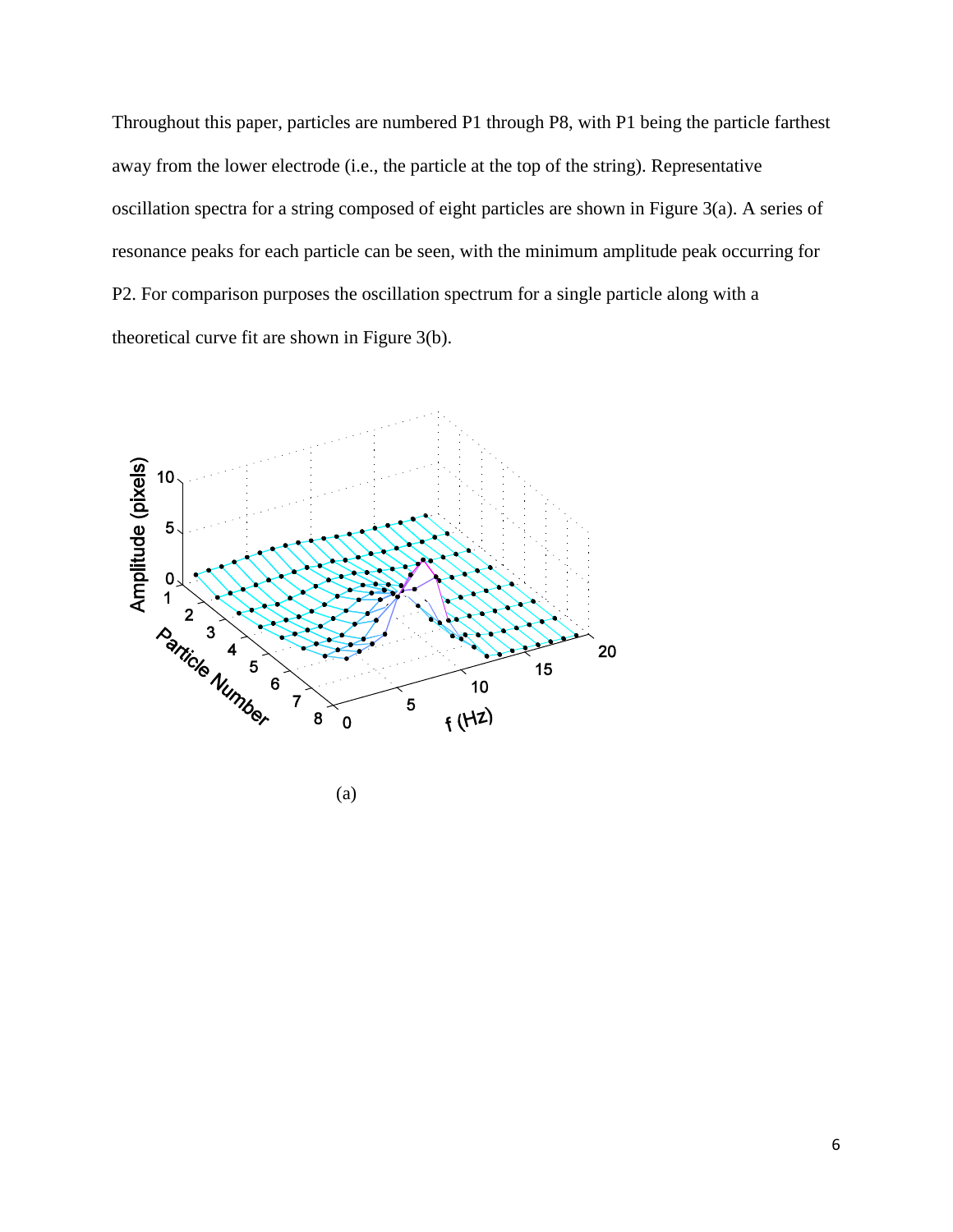

Figure 3. (Color online) (a) Representative oscillation spectra for a vertical dust string consisting of eight particles. Particles are numbered with larger numbers representing dust particles in the string positioned closest to the lower electrode. (b) Oscillation spectrum of a single particle with a theoretical fit used to calculate the amplitude  $A_0$ , resonant frequency  $f_0$ , and damping coefficient  $\beta$  (in unit  $\beta/2\pi = Hz$ ).

The theoretical fit shown in Figure 3(b) was derived employing the response amplitude fitting,

$$
A_{i} = \frac{A_{0i}}{\sqrt{\left(\omega_{0i}^{2} - \omega^{2}\right)^{2} + \beta^{2} \omega^{2}}}
$$
 (1)

In Eq. 1,  $\beta$  is the damping coefficient (in unit  $\beta/2\pi = Hz$ ). The response amplitudes, resonance frequencies, and damping coefficients to be determined for each particle in the string are shown in Fig 4 for the representative case under consideration.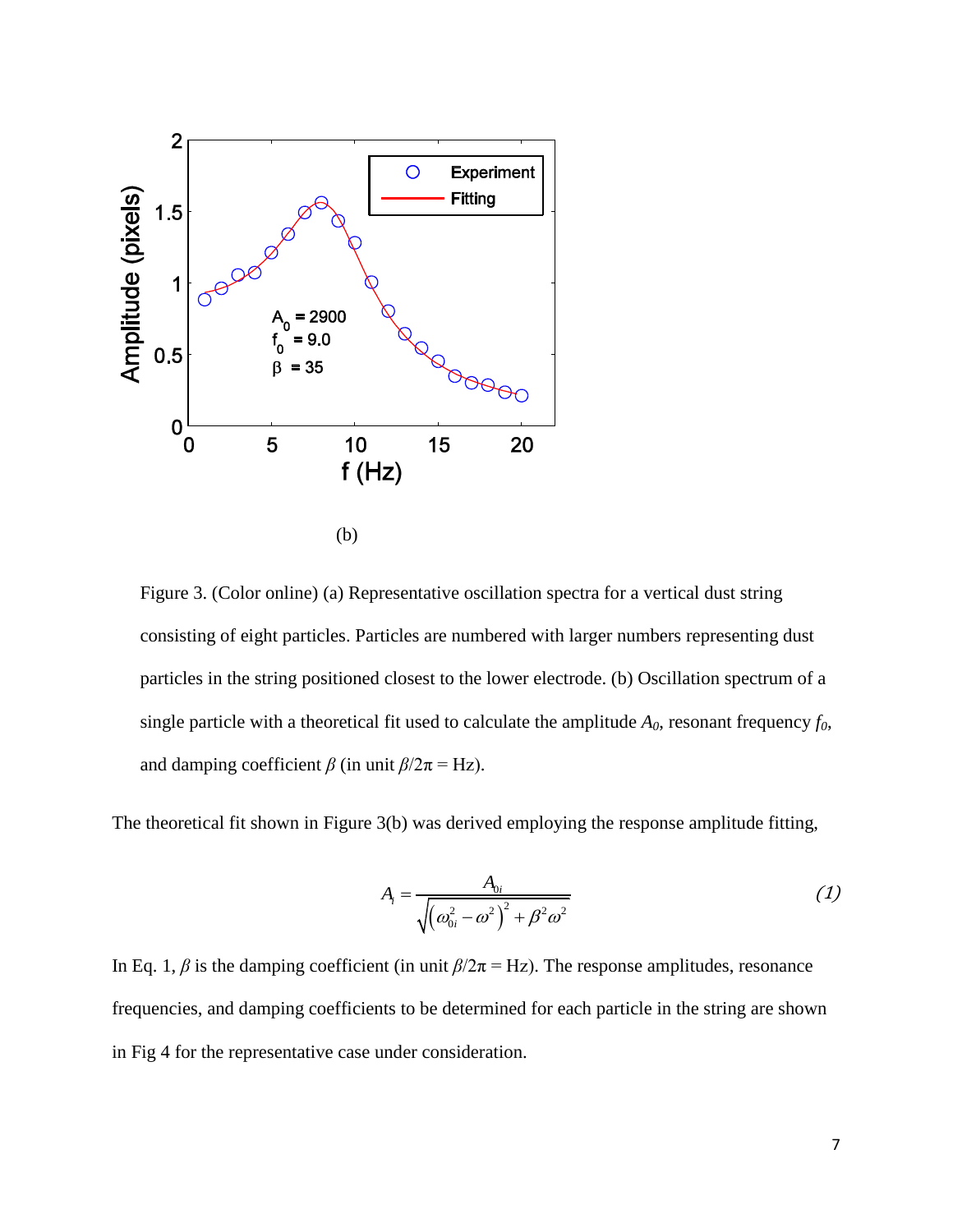



(b)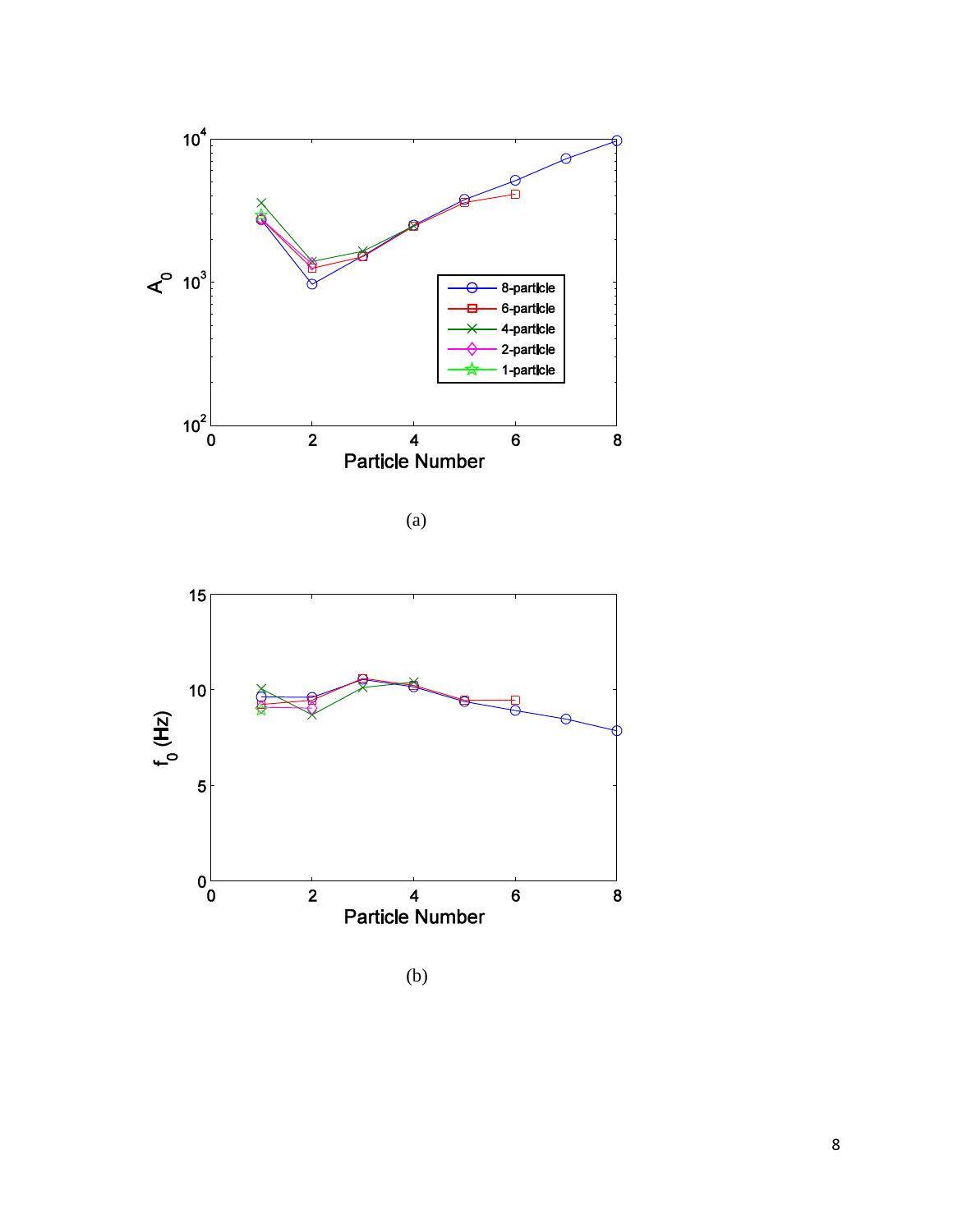

Figure 4. (Color online) Comparison of experimentally determined (a) response peak amplitudes, (b) resonance frequencies, and (c) damping coefficients for different sized dust strings. A particle-by-particle comparison shows that all three parameters remain approximately constant for a given position within the string. It is important to mention that  $\beta/2\pi \approx 3$ Hz for particles P3 – p8, which is small compared to the resonance frequency ( $\sim$ 9Hz). However, damping for P1 and P2 are around 7 Hz, close to but still less than critical damping.

The oscillation phases for each particle within different sized strings are shown in Fig 5 where phases are measured with respect to the phase of P1.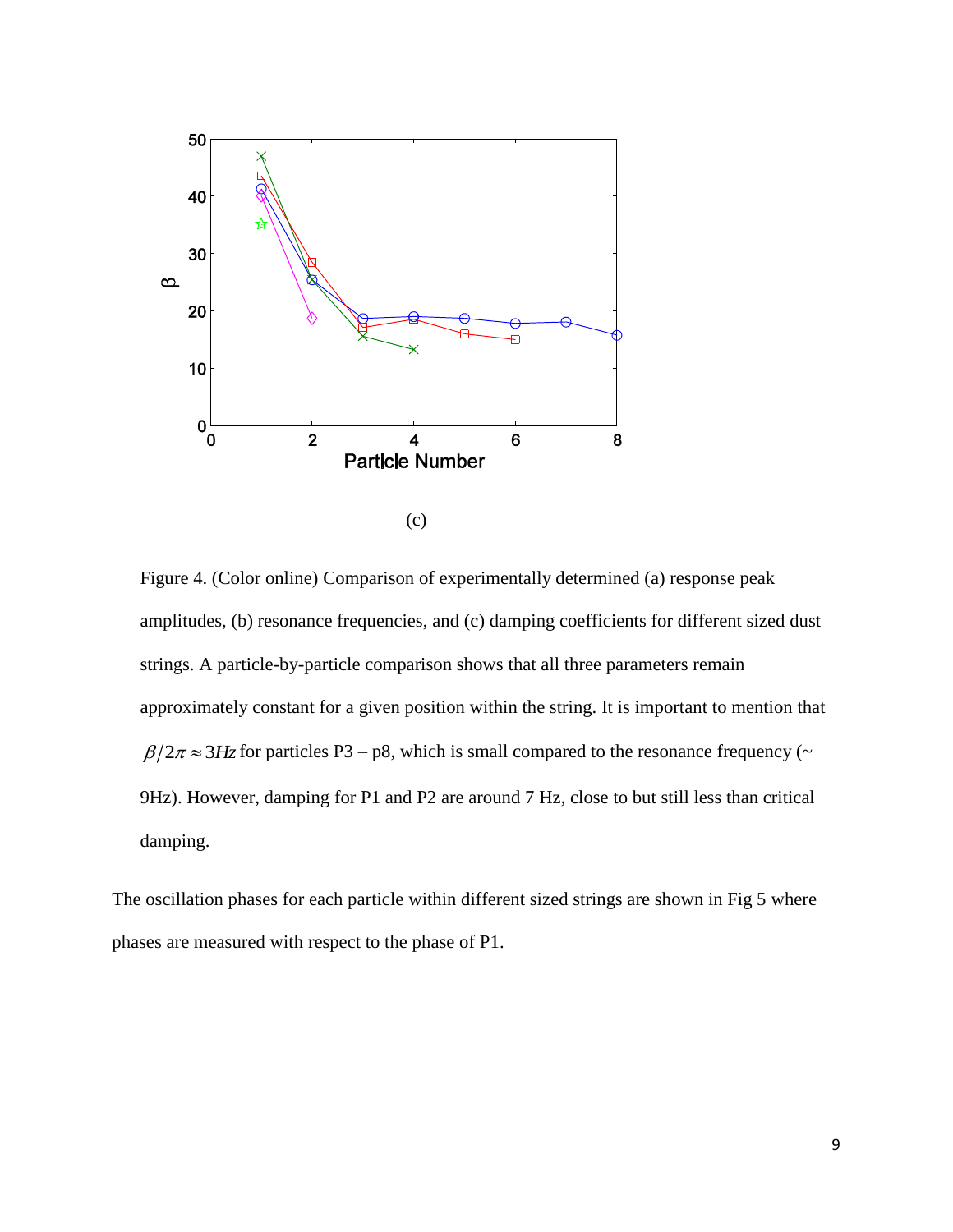



(b)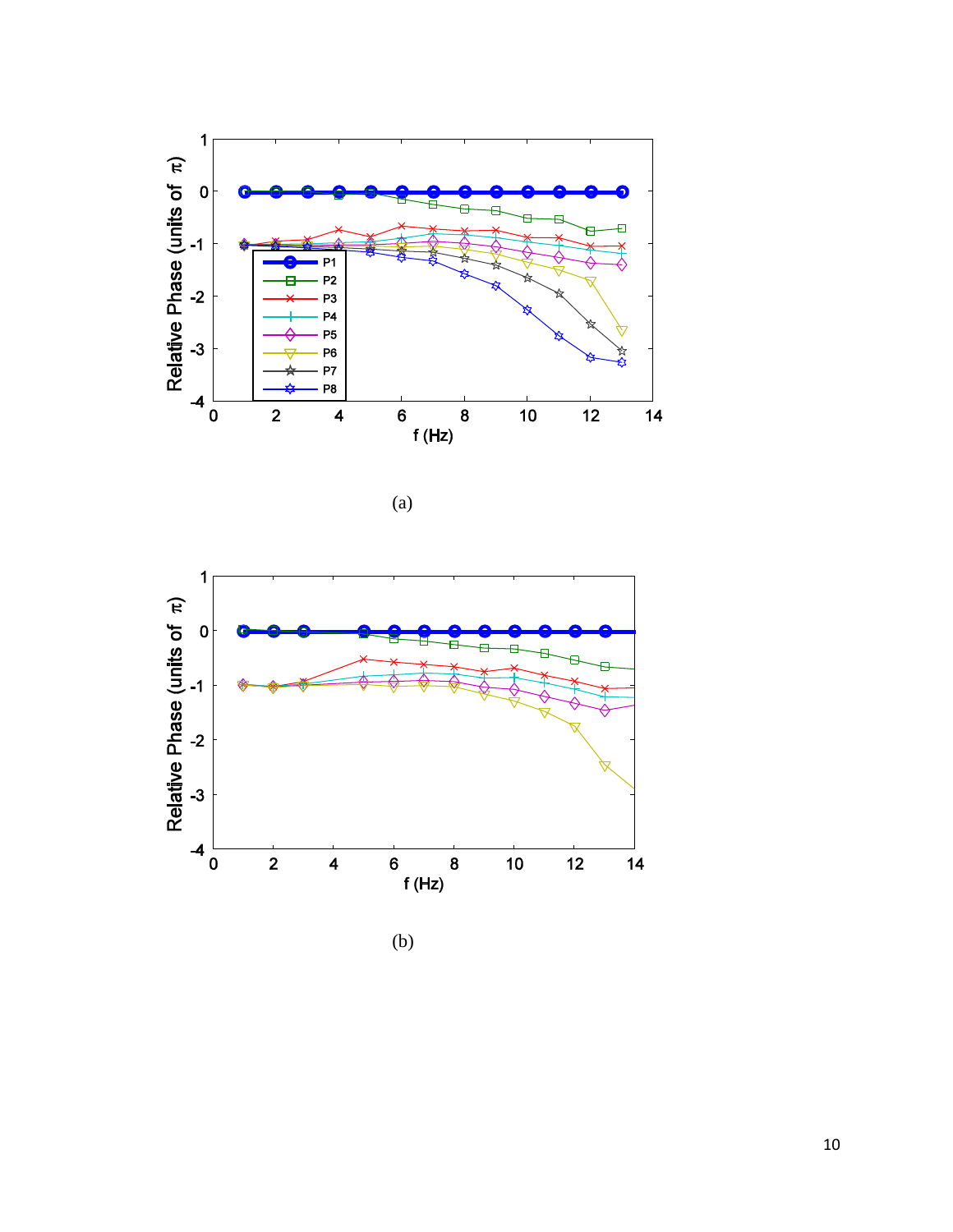

Figure 5. (Color online) Relative oscillation phase versus driving frequency. The phase is measured with respect to the phase of the particle in the string located farthest from the lower electrode. As shown, strings contain (a) eight particles, (b) six particles, (c) four particles,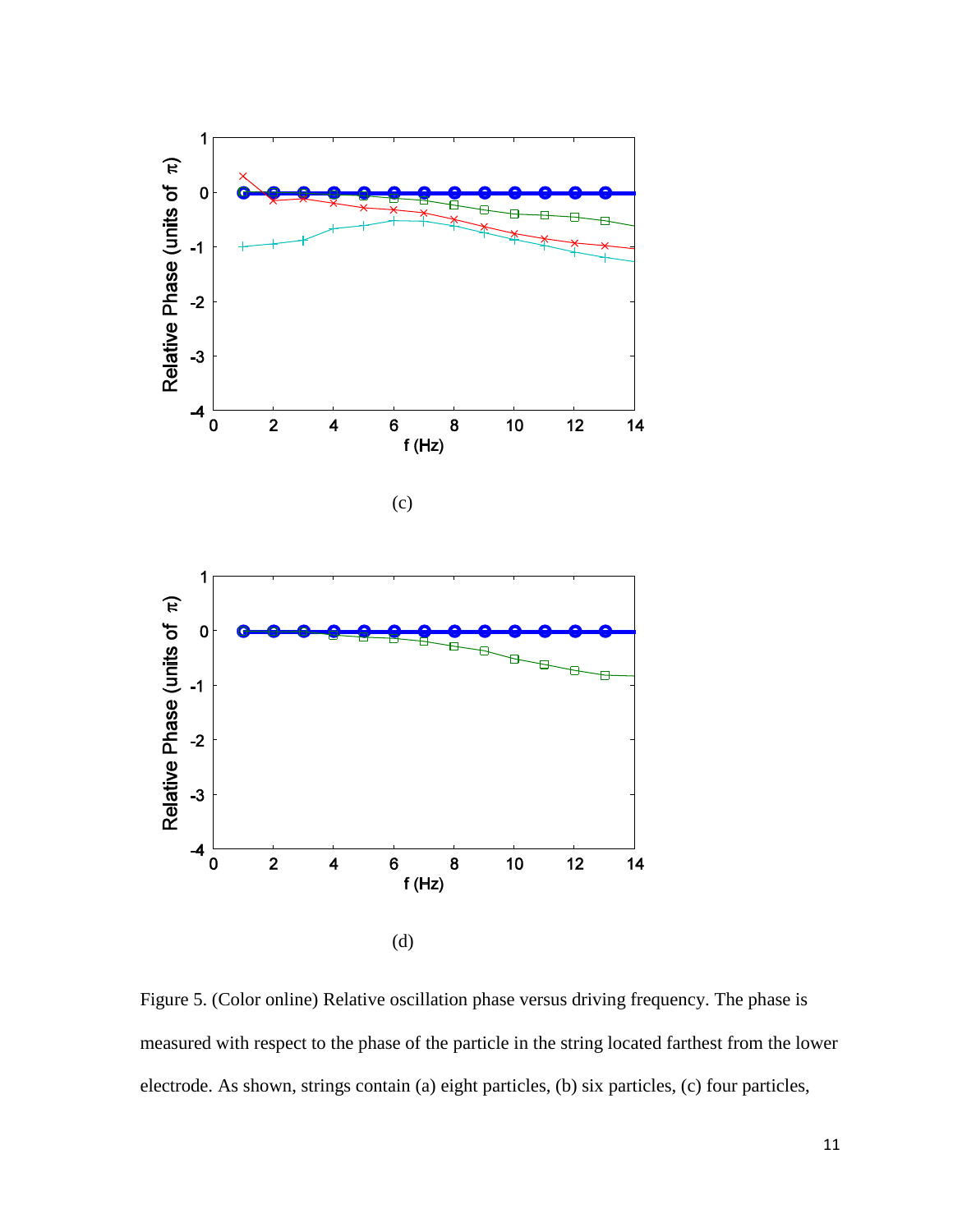and (d) two particles. Note that in  $(a) - (c)$  two distinct oscillation phases can be seen at low frequencies. In each case, P1 and P2 are  $\pi$  out of phase (at low frequencies) with the remainder of the particles in the string.

As shown, as the frequency approaches zero ( $\omega \rightarrow 0$ ), the particles within each string separate into two distinct phase groups. The *zero-group*, consisting of P1 and P2, is out of phase by  $\pi$  rad with the  $\pi$ -group, which is comprised of the remaining particles in the string. The single exception to this appears for a four-particle string (Figure 5(c)), in which P3 joins the *zero-group* at low frequencies.

# III. ANALYSIS AND DISCUSSION

A number of interesting trends can be seen in the data above. As shown in Figure 4, across strings of different length the resonance peak amplitudes, frequencies, and damping coefficients remain consistent for a given particle position within different sized strings. Closer examination also shows that: particles P1 and P2 exhibit the highest damping coefficients, almost twice the magnitude of that found for P3 to P8; resonant frequencies show a linear decrease past the third particle; shorter strings (less than eight particles) behave as truncated segments of longer strings; and at low frequencies, dust particles separate into two phase groups having a phase difference of  $\pi$  rad. Each of these results is discussed below.

*Equilibrium positions and dispersion relations*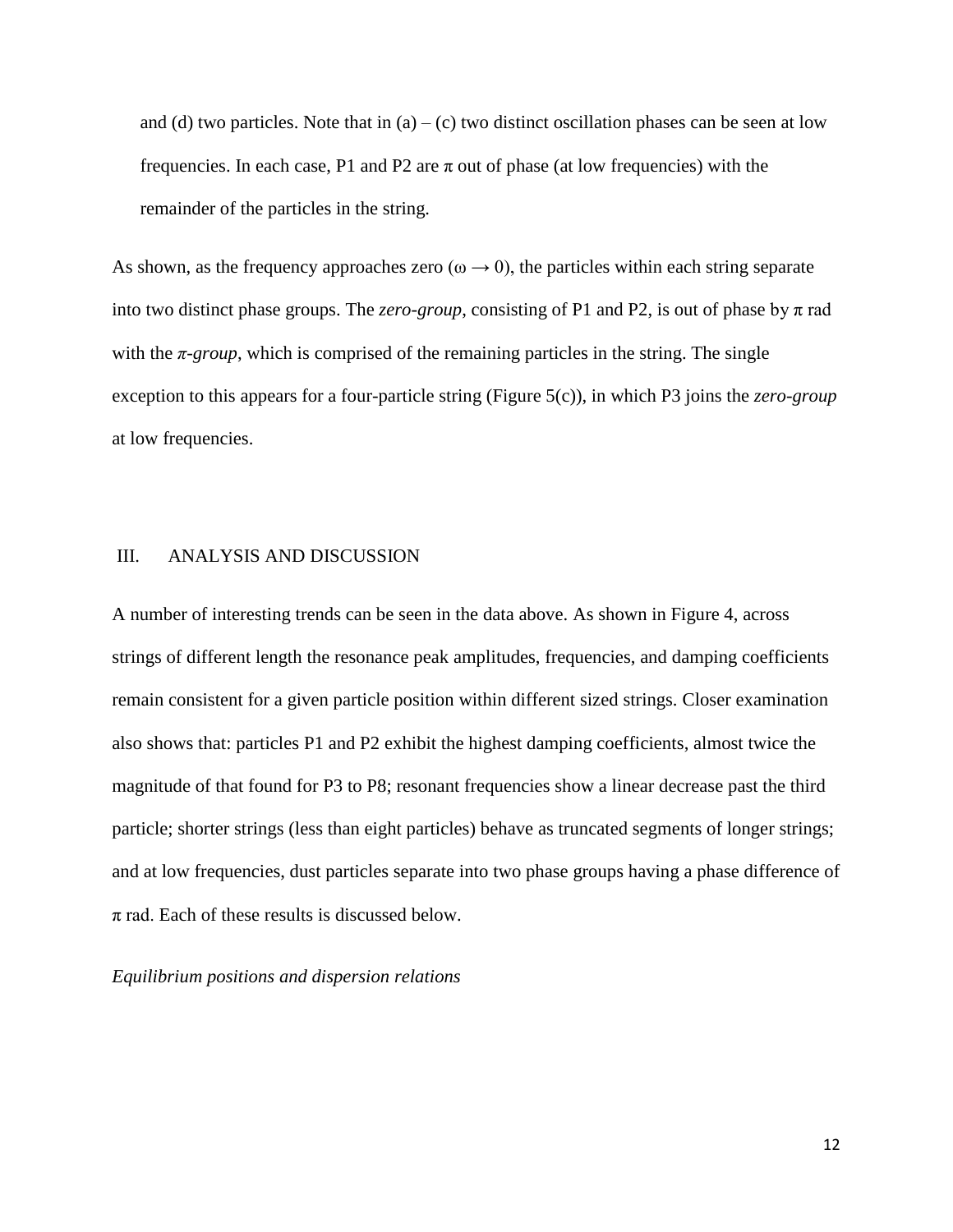For small amplitude oscillations around the equilibrium positions, using a linear approximation and assuming only nearest neighbor interactions, the dust particles' equations of motion can be written as [22],

$$
m_d \frac{d^2 \delta z_n}{dt^2} = -\gamma \delta z_n + \frac{Q^2}{4\pi \varepsilon_0 r_0^3} e^{-r_0/\lambda_D} \left(1 + r_0/\lambda_D\right) \left(2\delta z_n - \delta z_{n-1} - \delta z_{n+1}\right)
$$
 (2)

Here  $z_n$  is the n<sup>th</sup> particle's equilibrium position,  $\gamma = -\left(E dQ/dE + Q dE/dz\right)$ ,  $\lambda_D$  is the screening length, and  $r_0$  is the separation between particles. From Eq. 2 the dispersion relation can now be derived as:

$$
\omega^2 = \frac{\gamma}{m_d} - \frac{4Q^2}{4\pi\varepsilon_0 m_d r_0^3} e^{-r_0/\lambda_D} \left(1 + r_0/\lambda_D\right) \sin^2 \frac{k r_0}{2}.\tag{3}
$$

It is important to note that in Eq. 2 ignores the neutral drag term,  $m_d\beta(\delta\dot{z}_n)$ , which if included introduces a pure imaginary part to Eq. 3,  $\omega = \omega_r + i\omega_i$  and  $k = k_r + ik_i$ . Since these imaginary parts contribution only to the overall transient behavior or instability, which are not the focus of this paper, only the real terms in the dispersion relations will be discussed here. In order to properly examine each of the above, both the potential and the charge distribution in the sheath must first be considered in greater detail. A self-consistent fluid model was employed to determine the potential and plasma profiles along the central, vertical axis of the discharge chamber for the operating parameters used in the experiment. The model used solves the continuity equation,

$$
\frac{\partial n_{e,i}}{\partial t} + \nabla \cdot \Gamma_{e,i} = S_{e,i}
$$
\n<sup>(4)</sup>

for each plasma species including source terms. Rather than solving the momentum equation, the drift diffusion approximation is used to calculate the particle fluxes,  $\Gamma_{e,i}$ . The energy balance for electrons is also solved using a similar drift-diffusion approximation while the ion energy is assumed to be locally dissipated through frequent collisions with neutral atoms. A complete explanation of the fluid model can be found in [23, 24]. The resulting profiles for the electron density, ion density, electron temperature, and ion velocity were used in the current balance equation to obtain the dust potential as a function of height above the lower electrode, z, with the results shown in Fig 6(a). Finally, the dust potential was used assuming a capacitance model to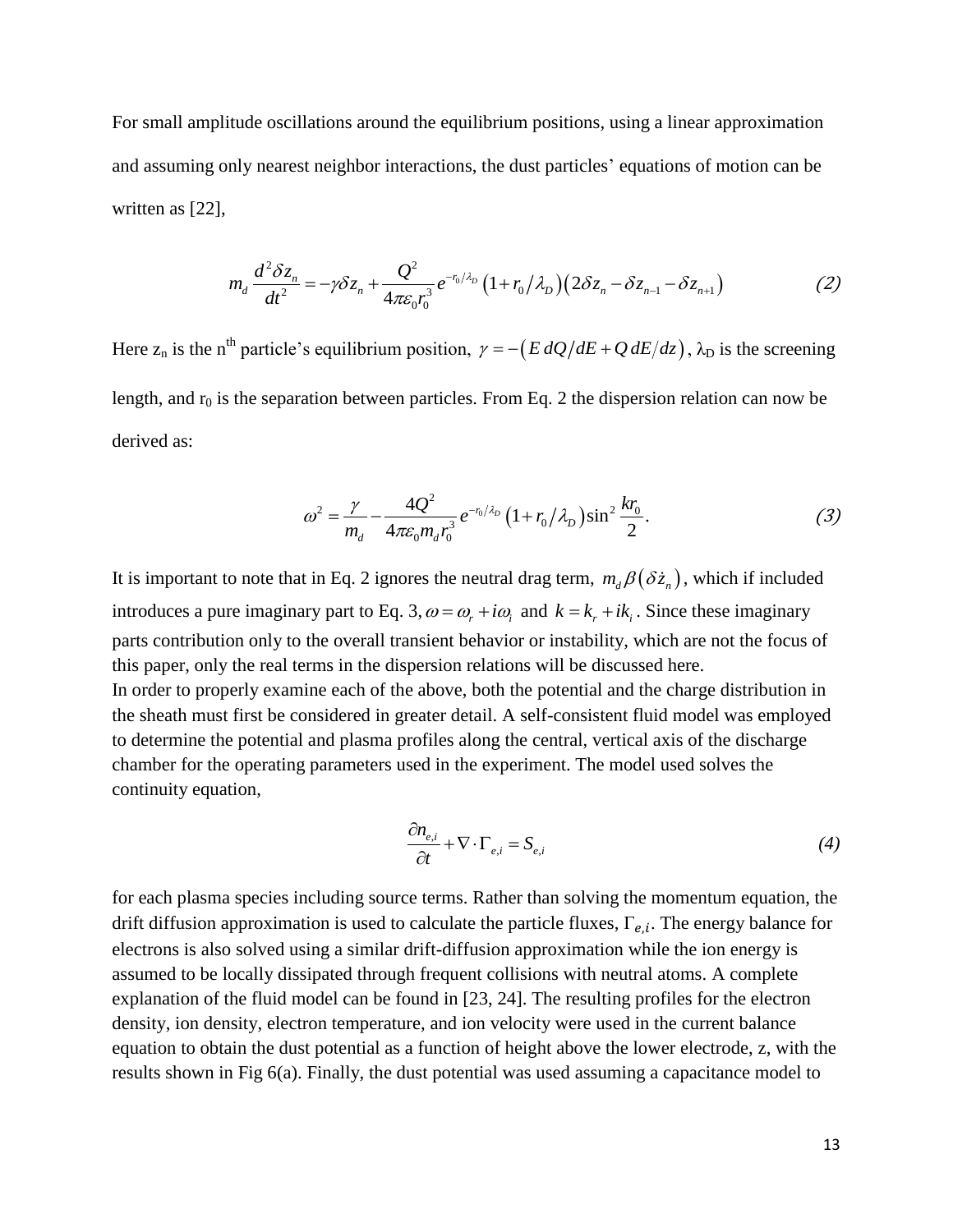calculate the dust charge number as a function of z. The calculated dust charge and potential distributions in the sheath are shown in Fig 6(b).



Fig 6. Calculated charge (a) and potential (b) distributions in the sheath.

*Resonance frequency*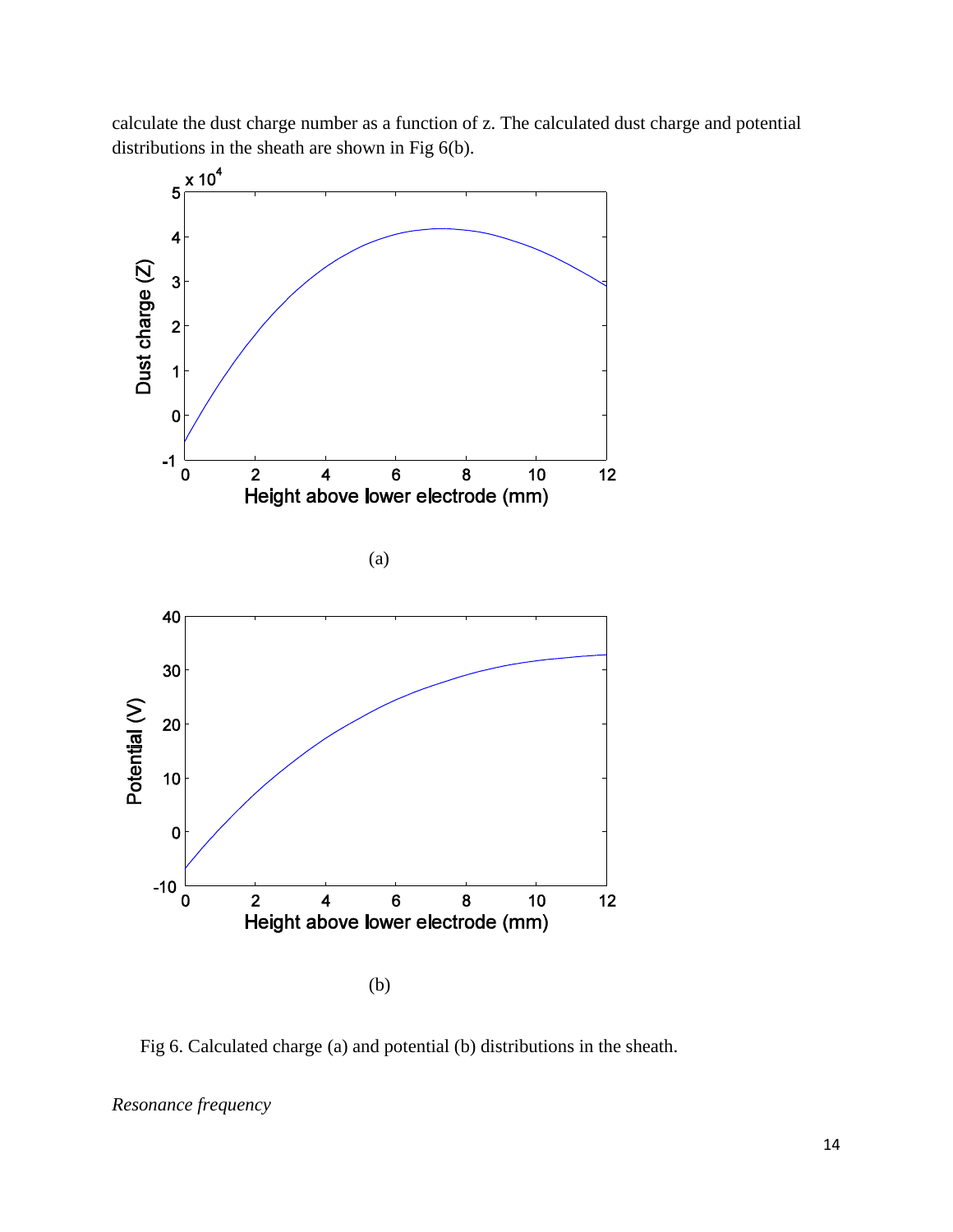Based on Eq 3 and the data shown in Fig 6, the resonance frequency distribution was calculated and then compared with experiment data (Fig 4(b)). The result is shown in Fig 7.

In Fig 7(a), the experimental data of phase difference at 9 Hz were fitted linearly and extrapolated to obtain the wavelength and thus the wave number *k*. For this case, the average particle separation was  $r_0 = 560 \mu m$ , with  $\lambda_D$  directly derived from the potential simulation. These values were then inserted into Eq. 3 to obtain the frequency distribution as a function of height above the lower electrode (Fig 7(b)).

The experimental values shown exhibit a similar trend to the calculated frequency distribution. The small discrepancy between the experimental and the calculated data can be contributed to an ion drag effect [25 – 29]. A positive charge region created by streaming ions and formed behind the stationary dust particles can be described by an equivalent electric field *Eion* , which reduces the total E field and lowers the oscillation frequency distributions.

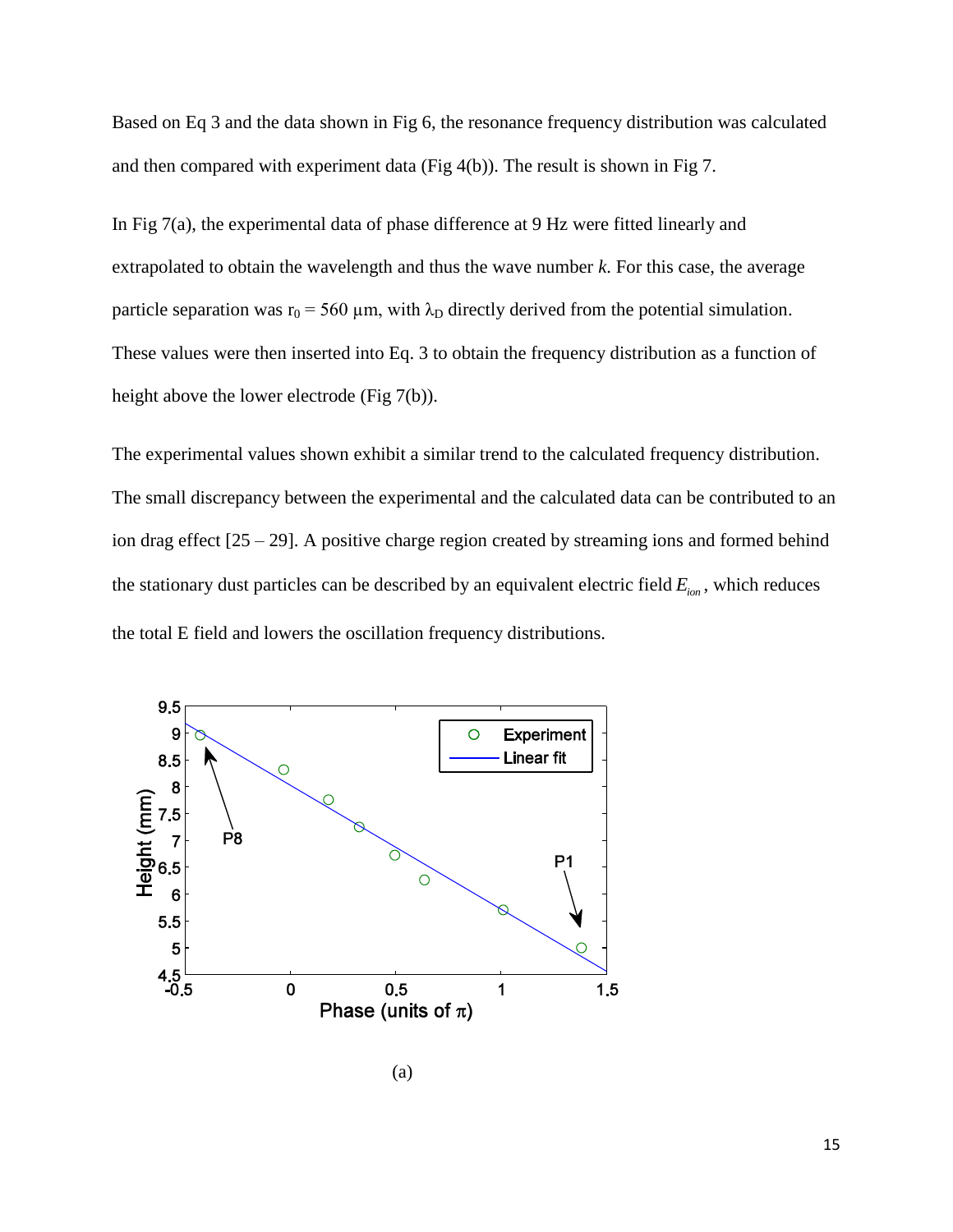

Fig 7. (Color online) (a) Extrapolated linear fit to obtain the wavelength. (b) Calculated frequency distribution compared with experimental data.

# *Phase difference as*  $\omega \rightarrow 0$

Finally as shown in Figure 5, at lower driving frequencies, particles within each string separate into two distinct phase groups with the two particles located farthest from the lower electrode, P1 and P2, out of phase by  $\pi$  rad with the rest of the particles in the string. By definition, the oscillation phase difference between any two particles is given by

$$
\tan\left(\varphi_2 - \varphi_1\right) = \frac{\tan\left(\varphi_2\right) - \tan\left(\varphi_1\right)}{1 + \tan\left(\varphi_2\right)\tan\left(\varphi_1\right)}\tag{5}
$$

where  $\tan(\varphi_i) = \frac{P_i \omega}{\omega_{0i}^2 - \omega^2}$  $\tan\left(\varphi_i\right) = \frac{\rho_i}{a^2}$ *i*  $(\varphi_i) = \frac{\beta_i \omega}{\omega_{0i}^2 - \omega^2}$  $\overline{a}$ . As  $\omega \to 0$ , tan( $\varphi$ <sub>i</sub>) and tan( $\varphi$ <sub>2</sub> –  $\varphi$ <sub>1</sub>)  $\to 0$ , and ( $\varphi$ <sub>2</sub> –  $\varphi$ <sub>1</sub>)  $\to \pi$  (n = 0,

 $\pm 1, \pm 2, \ldots$ ). Therefore, mathematically both the zero- and  $\pi$ -phase groups are solutions to Eq. (4) for oscillation frequencies approaching zero. Since  $\omega \rightarrow 0$  is the equilibrium condition, the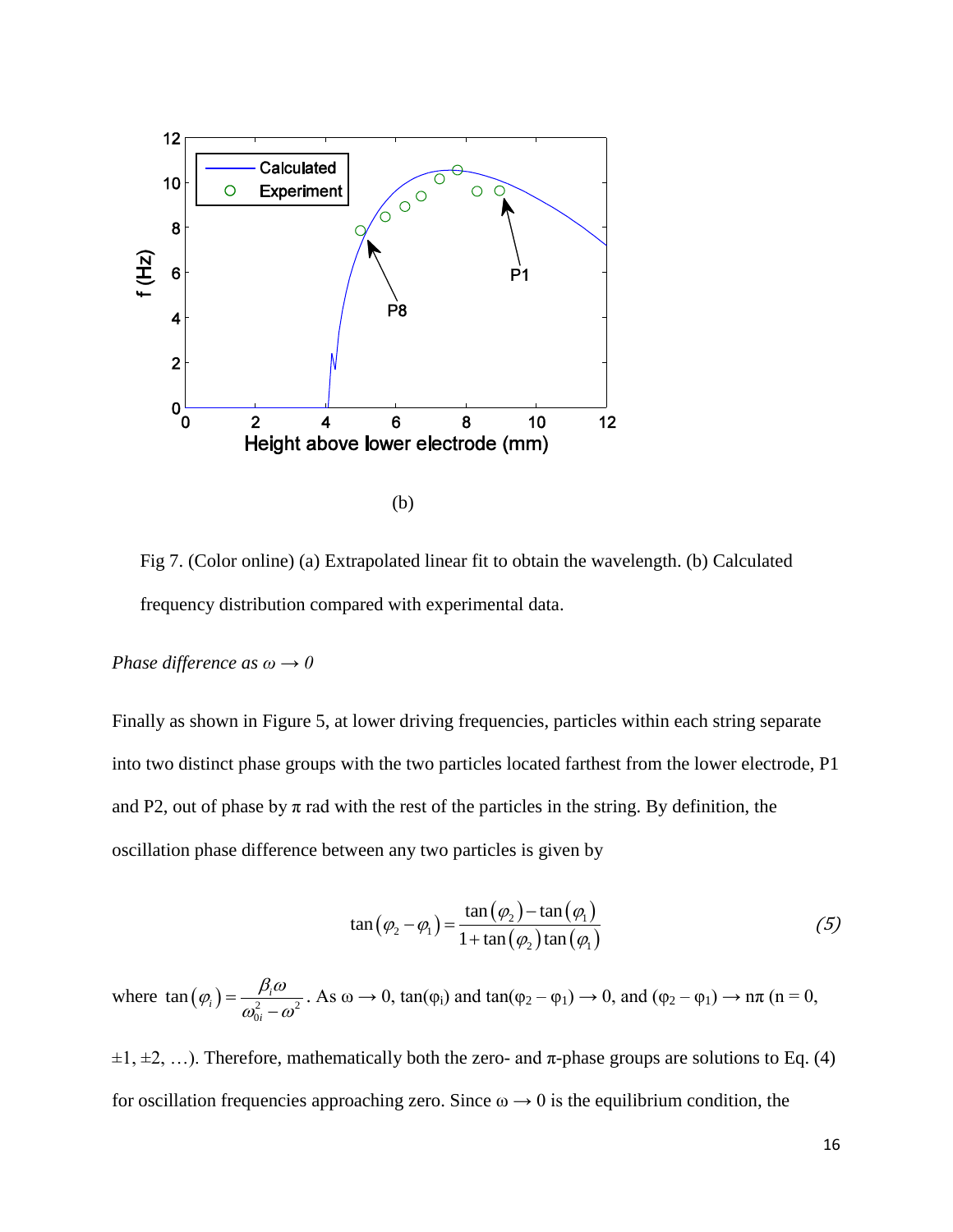equilibrium condition,  $QE = m_d g$ , must be expanded to include additional terms. The sheath electric field, the interaction Yukawa field, and the ion drag effect must all be included [25]. Therefore,  $QE = Q(E_{\text{sheath}} + E_{\text{int}} + E_{\text{ion}}) = m_d g$ , where  $E_{\text{ion}}$  is the equivalent ion drag electric field. Assuming that a positive ion-rich region is created by the ion focusing effect caused by the streaming ions, and that this region is located between P2 and P3, the force exerted on the upper (P1 and P2) and lower (P3 – P8) particles will be in opposite directions. Such an effect would cause a difference in phase similar to that seen experimentally between the  $\pi$ - and zero-phase groups.

As a first attempt to confirm this theory, an external DC bias was applied to the lower electrode and then varied in an attempt to modify the proposed ion focus region. Preliminary results from this experiment are shown in Fig 8.

As shown, the two phase groups are directly impacted by varying the DC bias. Since this should also affect the shape and/or position of the proposed ion focusing region, one preliminary assumption that could be made is that the two phase groups seen experimentally are created by this effect. Additional research to determine whether this assumption is correct is underway.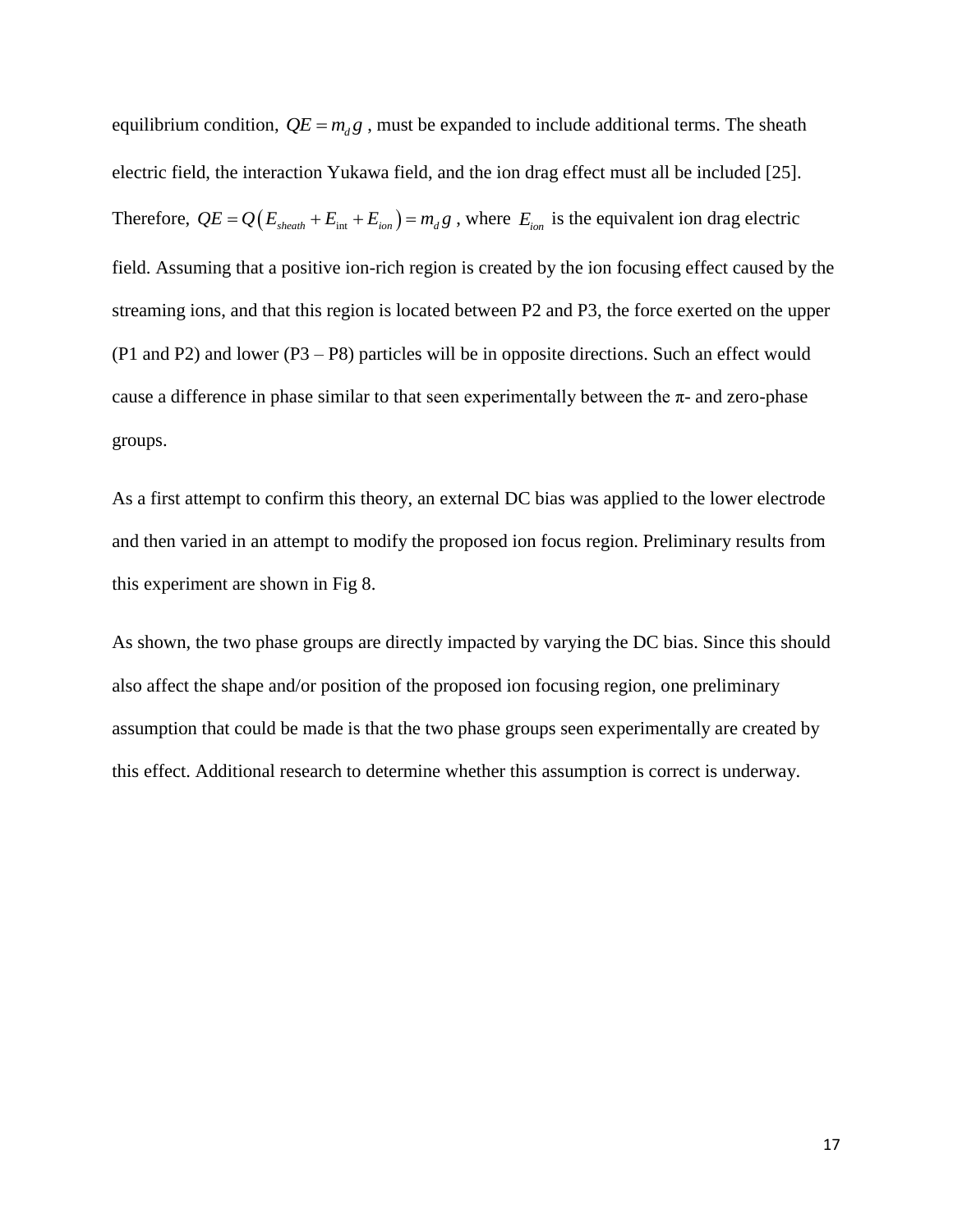

Figure 8. (Color online) Phase distributions for an eight-particle string under two DC biases applied externally to the lower electrode. In the case of an applied DC bias  $V_{DC} = 0V$ , two clearly separated phase groups can be seen. When the DC bias increased to  $V_{DC} = +16.6V$  a gradual phase change occurs exhibiting a maximum slope w between P3 and P5. For both cases, the RF power is 2W, the natural DC bias is -17.8V, an the driving frequency is  $f =$ 1Hz.

## *Damping*

Assuming Epstein drag, the damping coefficient *β* will be proportional to the inverse of the dust particle radius, i.e.  $\beta \propto 1/r_d$ . As such, smaller dust particles should have higher  $\beta$  values. Experimentally measured damping coefficients for a single layer of 8.89 μm dust particles levitated above the lower electrode (but with no glass box in the system) fall in the range  $\beta \sim 12 - 20$  [30]. As shown in Figure 4(c), for the case at hand  $\beta \sim 17$ , in agreement with these measurements, except for P1 and P2. Possible causes for the higher damping coefficient exhibited by particles P1 and P2 include, a) the possibility that they have smaller particle radii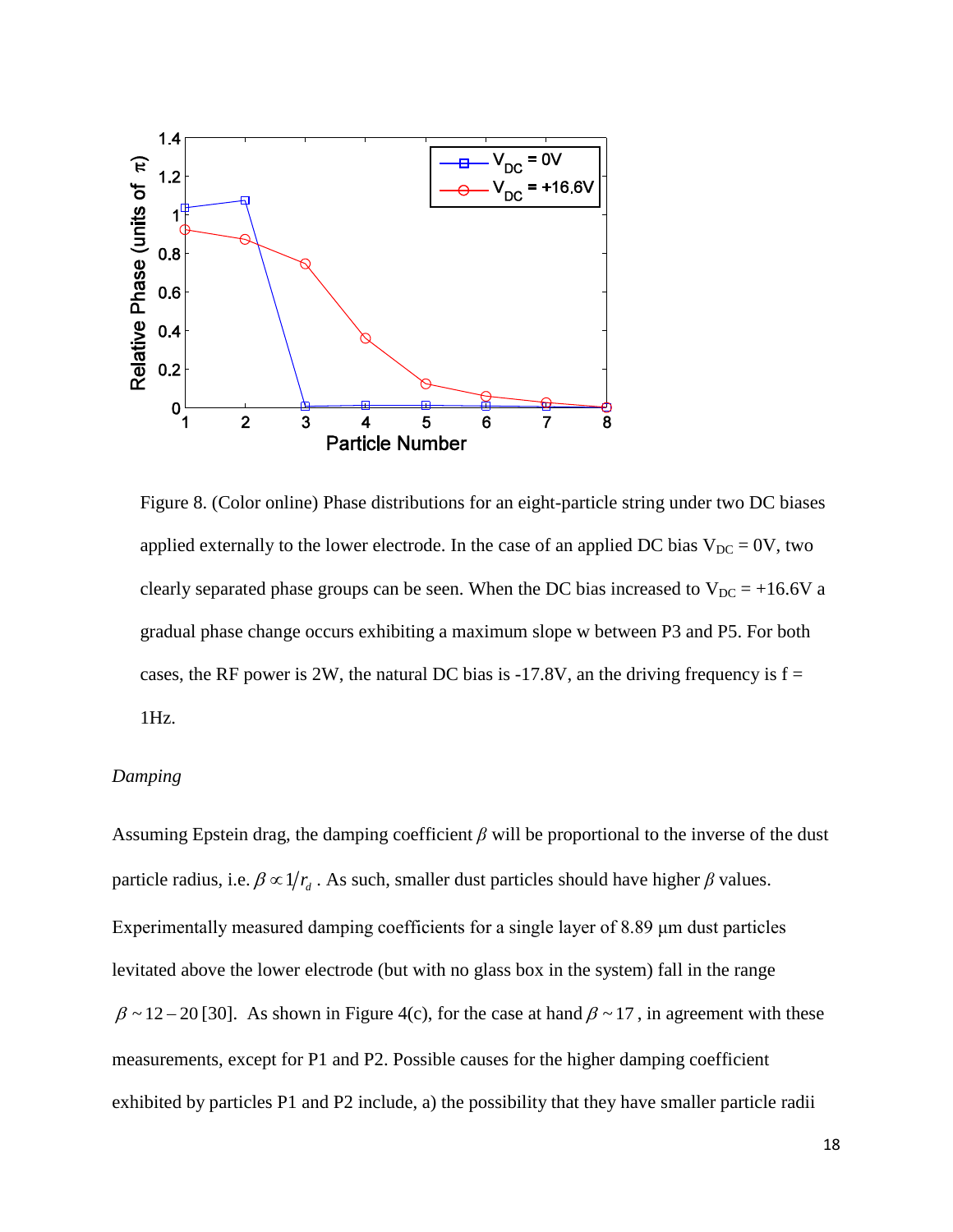(this would require they have half their measured radius, which is unlikely since the MF particles employed by this study are manufactured to a very high tolerance), or b) some other effect, for example, an ion rich region produced by the oscillation of the particles. The latter of these possibilities is currently under investigation.

# IV. CONCLUSIONS

A mechanism for forming vertical, one-dimensional dust particle strings inside a glass box placed on the lower powered electrode of a plasma discharge device has been described. The dynamic properties of the vertical string have been studied by examining the oscillation spectra for one-dimensional strings of various lengths through modulation of the lower electrode DC bias. The resulting particle oscillation amplitudes, resonance frequencies, damping coefficients and oscillation phase differences were compared. The wave properties of these vertical strings have also been examined. Our results show that the vertical interaction forces between the dust particles are important for the overall dynamic properties of the vertical string oscillations, such as the resonance frequency distributions, while the ion drag force most strongly effects the system close to equilibrium, creating the anomalous behavior and phase difference exhibited by P1 and P2. Although this effect is not yet completely understood, it may be related to an ion focusing effect.

## References

1. S. Lepria, P. Sandri, and A. Politi, "The one-dimensional Lennard-Jones system: collective fluctuations and breakdown of hydrodynamics", *Eur. Phys. J. B*, **47**, 549–555, 2005.

19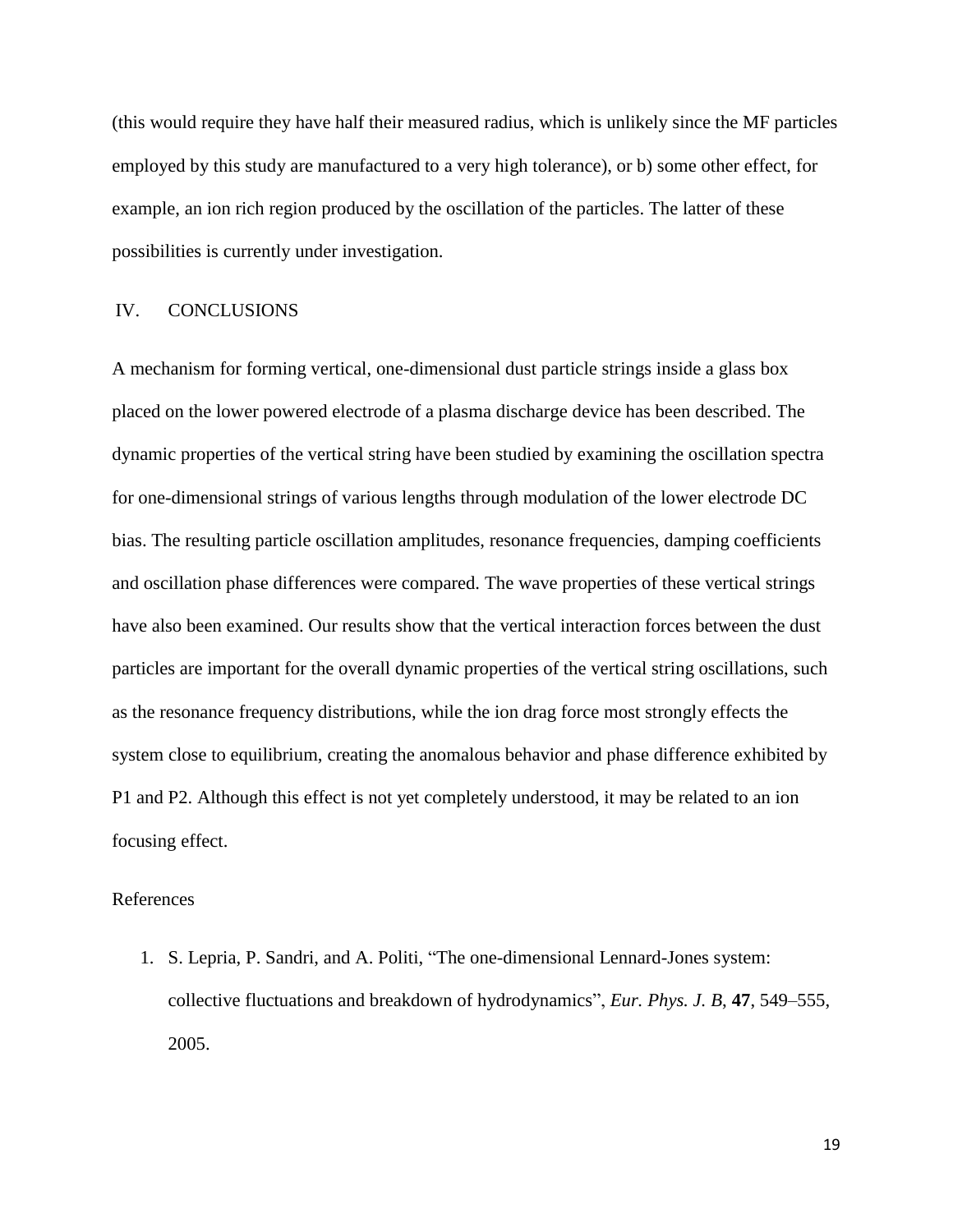- 2. J. Hone, M. Whitney, C. Piskoti, and A. Zettl, "Thermal conductivity of single-walled carbon nanotubes", *Phys. Rev. B*, 59, R2514 – R2516, 1999.
- 3. S. Lepri, R. Livi, and A. Politi, "Heat Conduction in Chains of Nonlinear Oscillators", *Phys. Rev. Lett.,* 78, 1896 – 1899, 1997.
- 4. T. Hatano, "Heat conduction in the diatomic Toda lattice revisited", *Phys. Rev. E*, R1 R4, 1999.
- 5. L. Delfini, S. Lepria, R. Livi, and A. Politi, "Anomalous kinetics and transport from 1D self-consistent mode-coupling theory", *J. Stat. Mech.: Theory Exp.,* (2007), P02007.
- 6. Dahai He, Bao-quan Ai, Ho-Kei Chan, and Bambi Hu, " Heat conduction in the nonlinear response regime: Scaling, boundary jumps, and negative differential thermal resistance", *Phys. Rev. E*, 81, 041131, 2010.
- 7. N. Yang, N. Li, L. Wang, and B. Li, "Thermal rectification and negative differential thermal resistance in lattices with mass gradient", *Phys. Rev. B*, 76, 020301(R), 2007.
- 8. B. Li, L. Wang, and G. Casati, "Negative differential thermal resistance and thermal transistor", *Appl. Phys. Lett.,* 88, 143501, 2006.
- 9. Chong-Wai Io, Chia-Ling Chan, and Lin I, "Cooperative microexcitations in  $2 + 1D$ chain-bundle dusty plasma liquids", *Phys Plasmas,* 7, 053703, 2010.
- 10. T. E. Sheridan, "Dusty plasma ring model", *Phys. Scr.,* 80, 065502, 2009.
- 11. B. Liu, and J. Goree, "Phonons in a one-dimensional Yukawa chain: Dusty plasma experiment and model", *Phs. Rev. E*, 71, 046410, 2005.
- 12. S.V. Vladimirov, K. Ostrikov, "Dynamic self-organization phenomena in complex ionized gas systems: new paradigms and technological aspects", *Phys. Reports*, 393, 175 – 380, 2004.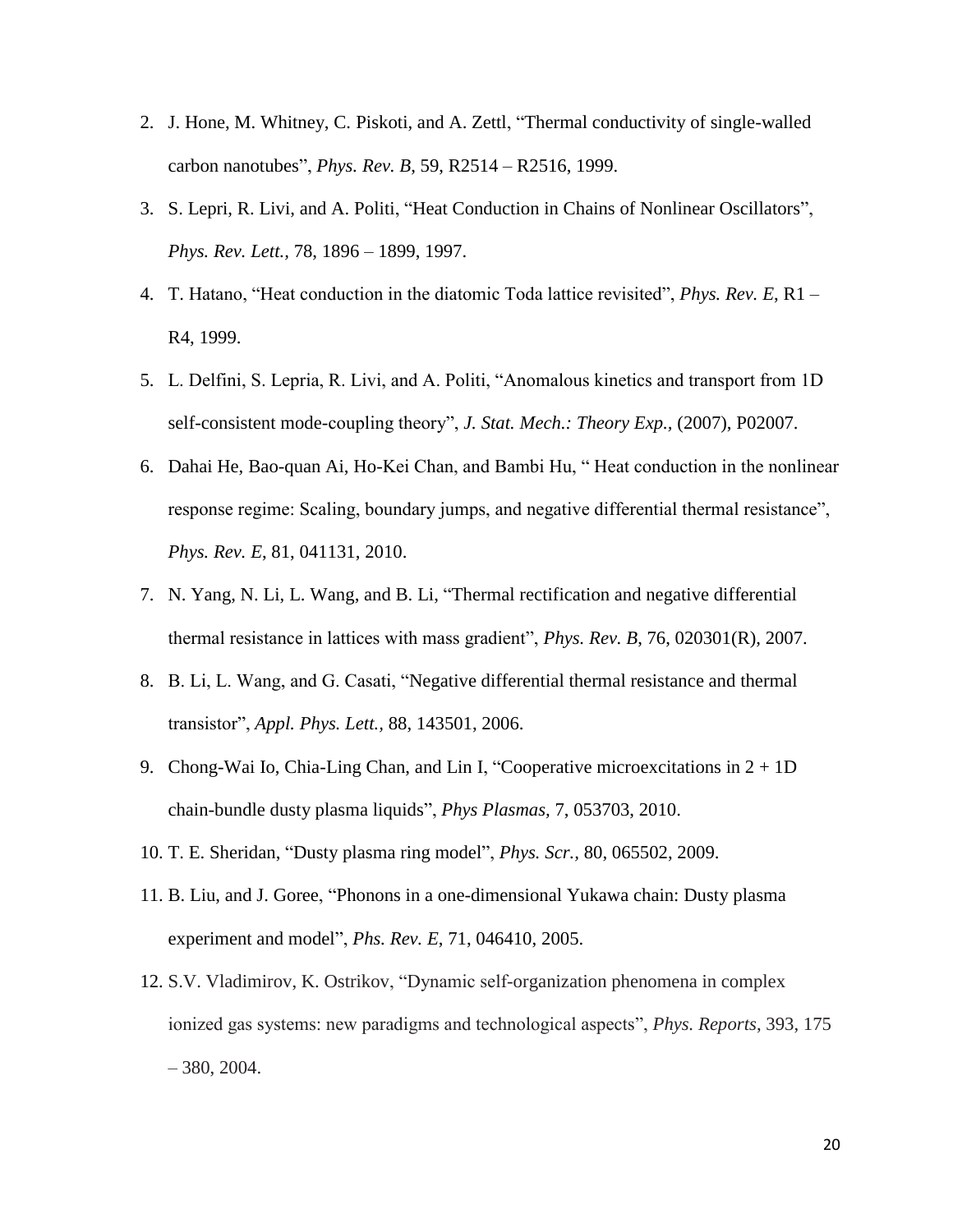- 13. N. Sato, G. Uchida, T. Kaneko, S. Shimizu, and S. Iizuka, "Dynamics of fine particles in magnetized plasmas", *Phys. Plasmas*, 8, 1786, 2001.
- 14. [A. Homann,](http://publish.aps.org/search/field/author/Homann_A) [A. Melzer,](http://publish.aps.org/search/field/author/Melzer_A) S. [Peters,](http://publish.aps.org/search/field/author/Peters_S) and [A. Piel,](http://publish.aps.org/search/field/author/Piel_A) "Determination of the dust screening length by laser-excited lattice waves", *Phys. Rev. E*, 56, 7138 – 7141, 1997.
- 15. P. J. Hargis, et al, "The gaseous electronics conference radio-frequency reference cell: A defined parallel plate radio-frequency system for experimental and theoretical studies of plasma-processing discharges," *Rev. Sci. Instrum.*, 65, pp. 140 – 154, Jan. 1994.
- 16. B. Smith, J. Vasut, T. Hyde, L. Matthews, J. Reay, M. Cook, and J. Schmoke, "Dusty plasma correlation function experiment," *Adv. Space Res.*, 34, pp. 2379–2383, 2004.
- 17. T. M. Flanagan and J. Goree, "Observation of the special growth of self-excited dustdensity waves", *Phys Plasmas* 17, 123702, 2010.
- 18. T. M. Flanagan and J. Goree, "Development of nonlinearity in a growing self-excited dust-density waves", *Phys Plasmas* 18, 013705, 2011.
- 19. V. Nosenko, A. V. Ivlev, S. K. Zhdanov, M. Fink, and G. E. Morfill, "Rotating electric fields in complex (dusty) plasmas", *Phys Plasmas* 16, 083708, 2009.
- 20. V. E. Fortov, A. P. Nefedov, V. A. Sinel'shchikov, A. D. Usachev, and A. V. Zobnin, "Filamentary dusty structures in RF inductive discharge", *Phys. Lett. A,* 267, 179 – 183, 2000.
- 21. R. Basner, F. Sigeneger, D. Loffhagen, G. Schubert, H. Fehske, and H. Kersten, "Particles as probes for complex plasmas in front of biased surfaces", *New J. Phys.,* 11, 013041, 2009.
- 22. S. V. Vladimirov, N. F. Cramer, and P. V. Shevchenko, "Equilibrium and oscillations of grains in the dust-plasma crystal", *Phys. Rev. E*, 60, 7369, 1999.